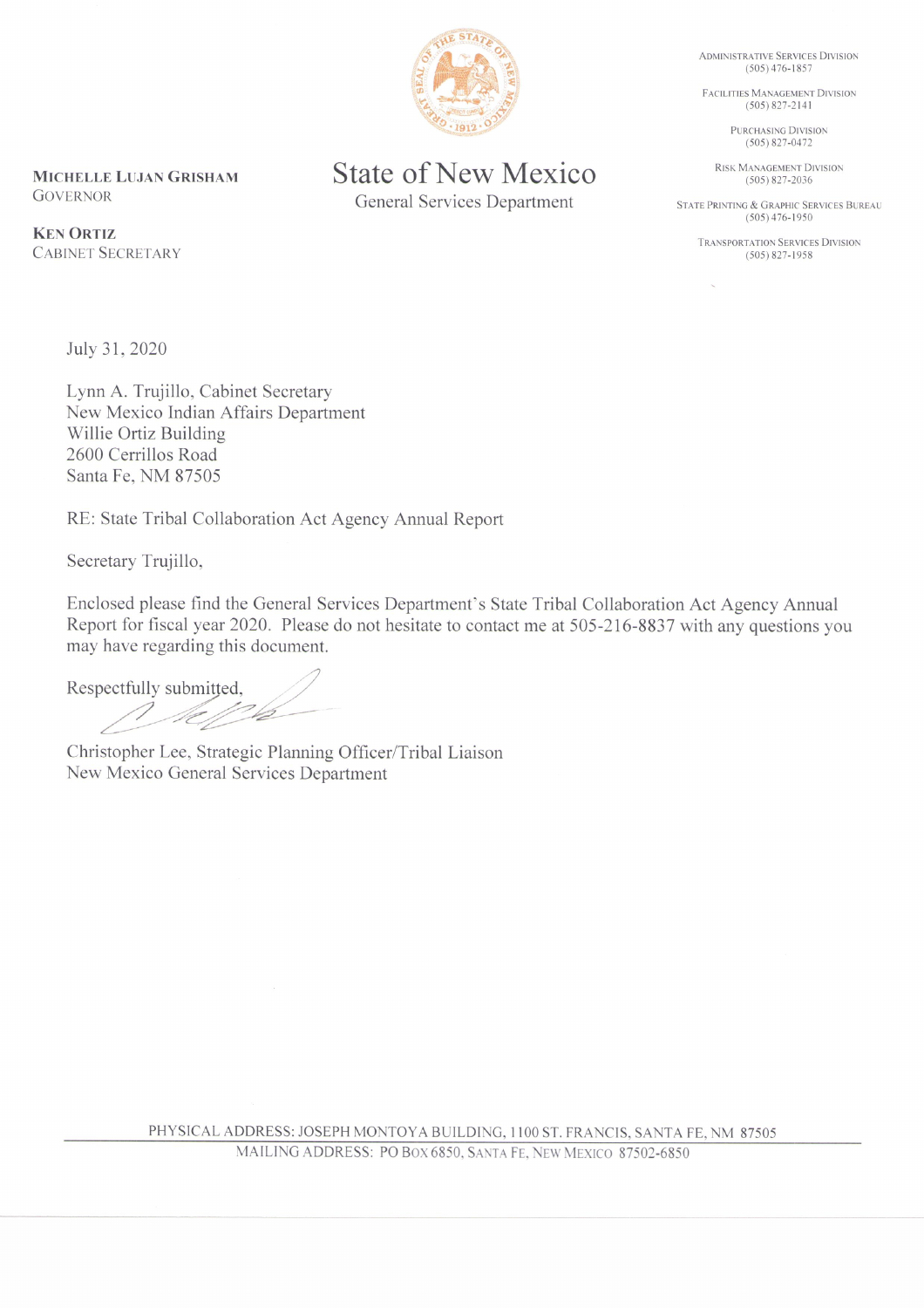## **STATE-TRIBAL COLLABORATION ACT FISCAL YEAR 2020 AGENCY REPORT**

## **GENERAL SERVICES DEPARTMENT (GSD) – 350**

### I.EXECUTIVE SUMMARY

GSD's core mission is to provide support services to state agencies and their employees, certain local public bodies and private sector vendors. GSD is also a key player in Governor Michelle Lujan Grisham's Buy New Mexico Initiative, where state agencies conduct outreach efforts and provide technical assistance to encourage New Mexico businesses to contract with the state.

## II.AGENCY OVERVIEW / BACKGROUND

### **Vision**

To be a national leader in strategic public sector support services.

## **Mission Statement**

To achieve the highest level of government efficiency through consolidation of resources and improved operating procedures.

# **Agency Overview**

The General Services Department furnishes essential resources and services that support the operations of state government in New Mexico.

With expertise in numerous technical and enterprise operations, GSD's divisions and professional staff provide:

- Multiple lines of insurance coverage and group health benefits;
- Litigation defense;
- Loss prevention and alternative dispute resolution services;
- Facility planning and design services;
- Construction management:
- Building maintenance services;
- Vehicle fleet and air transportation services;
- Legal and technical procurement assistance and support for agencies; and
- Printing and graphic art products and services.

Our customers include state agencies, local public bodies, public schools and institutions of higher education.

The State Purchasing Division's (SPD) role is to obtain best value in acquisitions through compliance with the New Mexico procurement code, by providing outreach and training to businesses, engaging with all executive branch agencies, enriching the Chief Procurement Officer Program and ensuring a fair and open procurement process.

GSD's statutory mission is "to make state government more efficient and responsive through consolidating certain state government service functions; and to establish a single, unified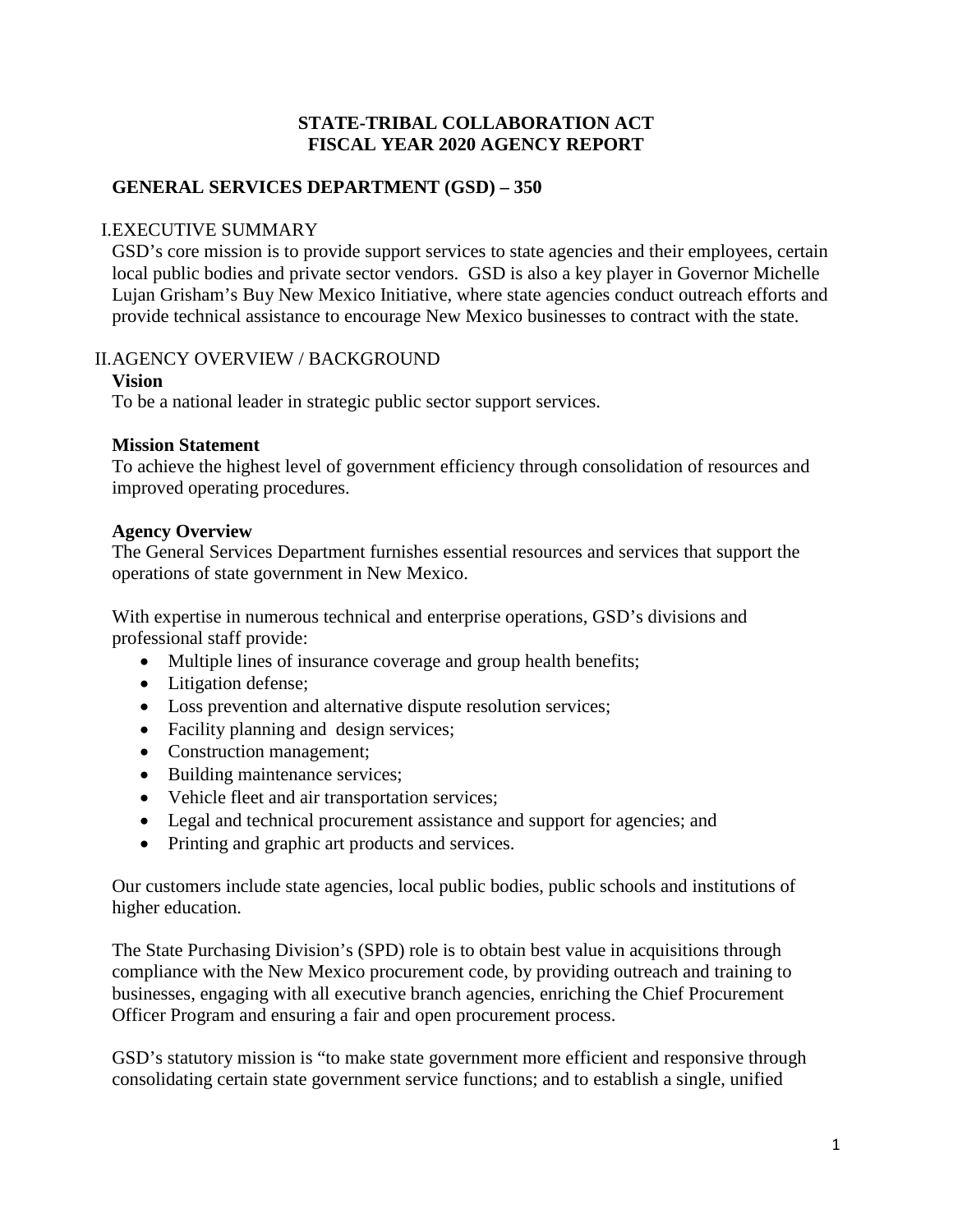department to administer laws relating to services for governmental entities...." (Section 9-17-2 NMSA 1978)

GSD is a value driven organization staffed by highly trained and committed team members who fully understand the relationship of our mission to effective government operations. GSD's success is measured by the satisfaction of our customer agencies and our ability to earn and maintain their trust and confidence.

III.CONTACT INFORMATION

Christopher Lee Strategic Planning Officer/Tribal Liaison 505-216-8837 Christopher.lee@state.nm.us

#### IV.AGENCY EFFORT TO IMPLEMENT POLICY

*Describe the agency's efforts in fiscal year 2020 to communicate, collaborate and consult with tribes, as described in the Tribal Collaboration and Communication Policy.*

GSD's primary mission is to provide services and resources to state agencies, state employees, local public bodies, educational institutions and vendors. Below are some of GSD's FY20 communication, collaboration and consultation efforts:

- On October 29, 2019, SPD representatives attended the Annual Navajo Nation Business Opportunity Day in Window Rock, AZ. SPD Division Director Mark Hayden met with President Nez to discuss his possible involvement with the Buy New Mexico Initiative. Director Hayden also met with representatives from several Navajo business and encouraged them to register with SPD to receive contract solicitations for goods and services.
- On November 19 and 20, 2019, SPD attended the Native American Economic Summit at the Sandia Resort. SPD Director Mark Hayden met with Executive Director Marvis Aragon to discuss his possible involvement with the Buy New Mexico Initiative. Director Hayden and a member of his staff also met with representatives from several Native American businesses and encouraged them to register with SPD to receive contract solicitations for goods and services. Mr. Aragon offered Director Hayden the opportunity to speak at future American Indian Chamber of Commerce luncheons and meet with Pueblo leaders.

The Buy New Mexico Initiative will also tie into Governor Lujan Grisham's New Mexico Business Summit. The Summit is an event and forum where New Mexico businesses, along with State and Local Governments, can participate together to provide technical assistance to businesses in a variety of areas.

#### *Provide a brief description of how your agency reviews and assesses its current Tribal Communication and Collaboration policy.*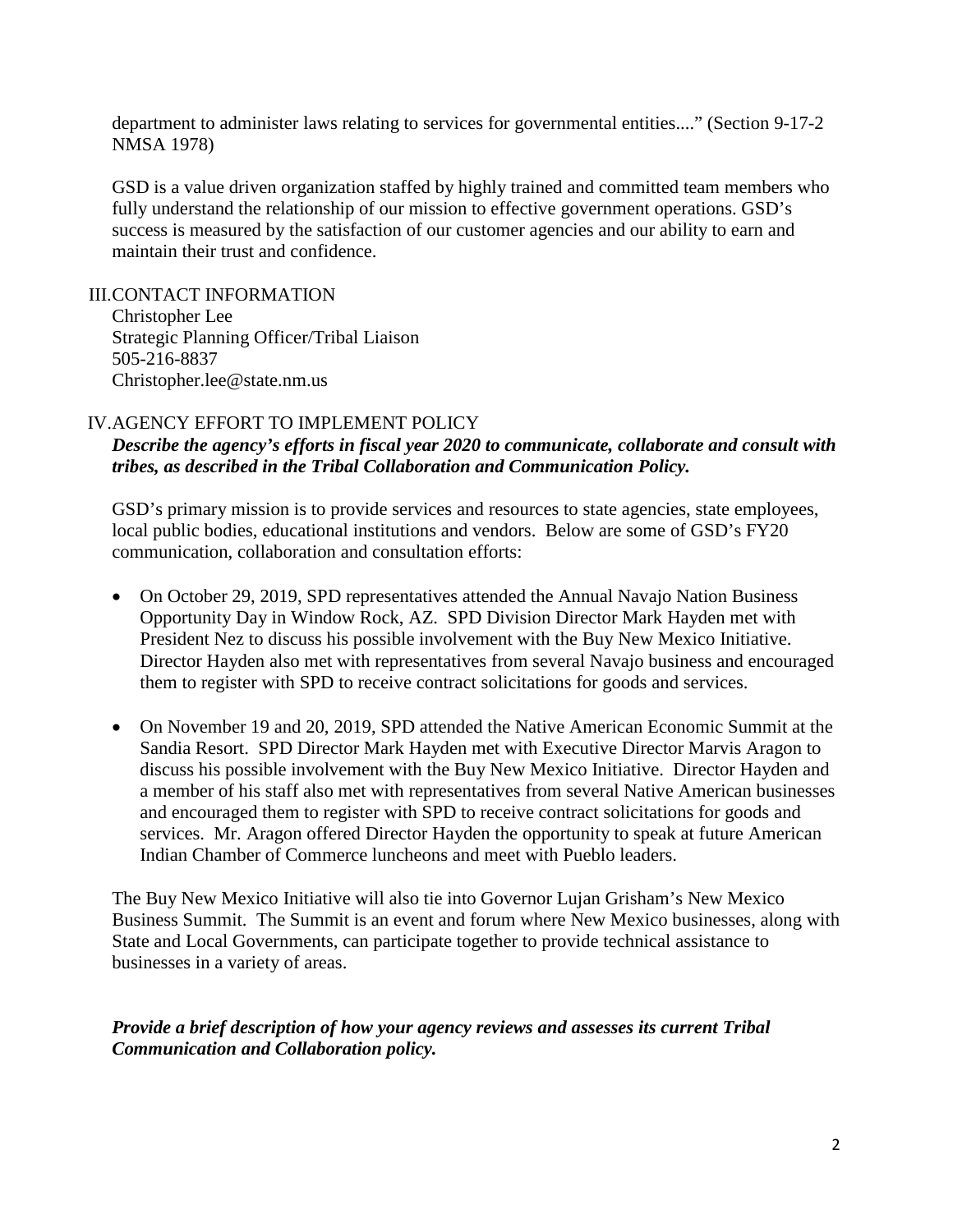The Strategic Planning Officer/Tribal Liaison reviews the GSD Communication and Collaboration policy annually to ensure that the policy and the department's goal and objectives do not conflict. If updates to the policy are required, GSD reviews and approves the edits cooperatively. The IAD reviews proposed changes for compliance with the State Tribal Collaboration Act.

*Provide a brief description of other methods used by your agency for outreach to or solicitation of input from tribal governments, American Indians / Alaska Natives ("AI/AN") and/or Indian organizations regarding your agency's initiatives, planning activities, programs and services and the results of those methods.*

- GSD's SPD interacts with, and supports, New Mexico's small and minority-owned business community as they compete for government contracts. This support includes Tribal businesses.
- The GSD Cabinet Secretary and Tribal Liaison attend the Annual Tribal Leaders Summit where they discuss agency services and programs with tribal representatives in an effort to identify opportunities for collaboration.

## *Describe how your agency notifies tribes, AI/AN and/or Indian organizations of funding opportunities, RFP's, available grants, and technical assistance or training opportunities;*

GSD's SPD notifies New Mexico's business community of contract opportunities by posting requests for proposals (RFPs), invitations to bid (ITBs) and vendor assistance information on the GSD website. SPD will also be providing updates to the Buy New Mexico Initiative, designed to encourage New Mexico businesses to contract with the state, on this site as well.

## V.CURRENT AND PLANNED PROGRAMS AND SERVICES FOR AMERICAN INDIANS

## *Provide a description of current and planned programs and services provided to or directly affecting American Indians or Alaska Natives and the amount of funding for each program.*

The mission of the Buy New Mexico Initiative is to encourage the establishment of new businesses, grow existing businesses and promote New Mexico small business contracting with the state of New Mexico.

The Initiative will provide a forum for representatives of state and local governments along with chambers of commerce and business development centers to provide outreach and training to New Mexico businesses on opportunities in state and local procurement and contracting processes.